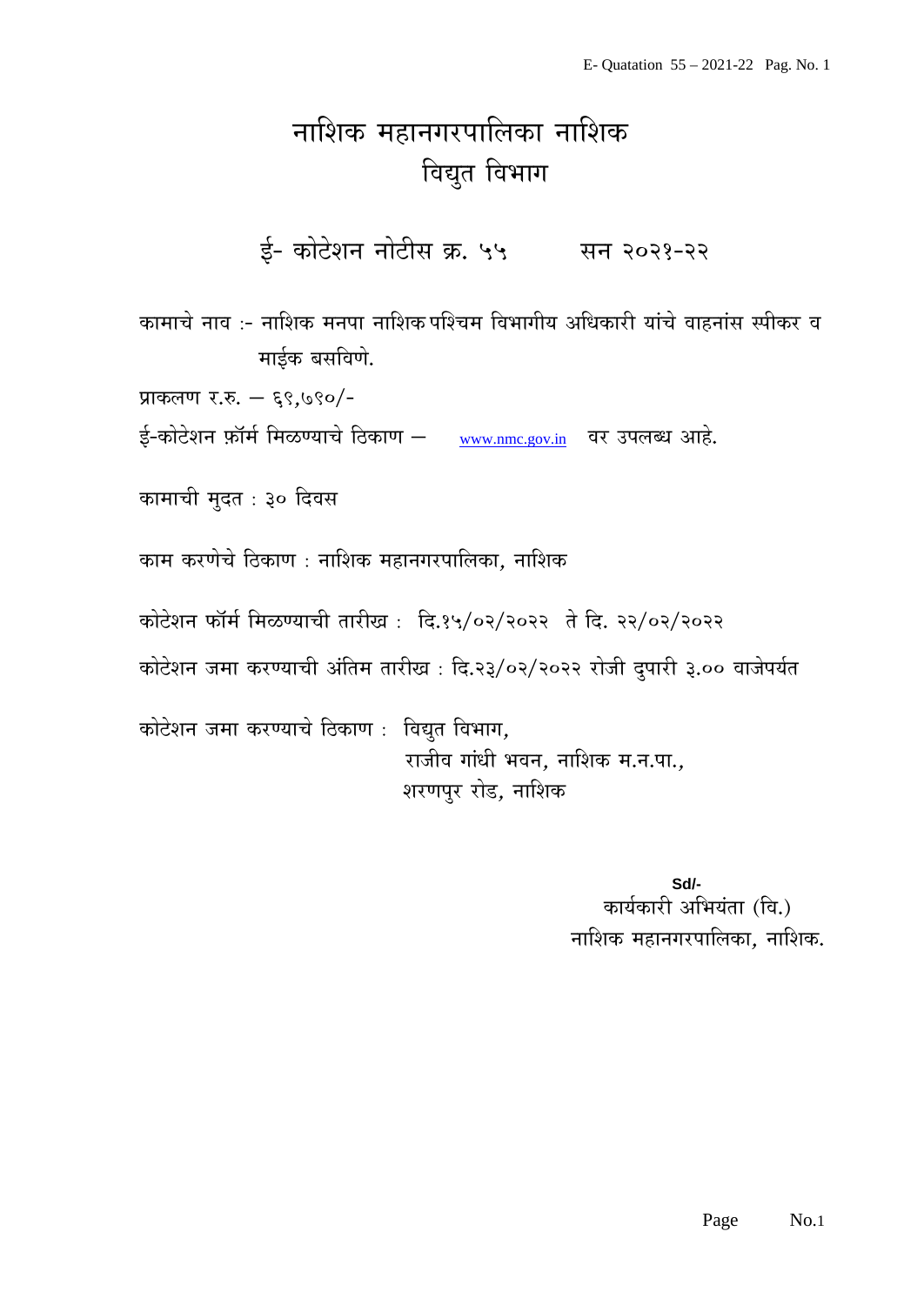| <b>NASHIK MUNICIPAL CORPORATION</b>         |                                                                                                                                                                               |                |                                                                                                                                                                                                                                                                                                                                                                                                           |  |  |
|---------------------------------------------|-------------------------------------------------------------------------------------------------------------------------------------------------------------------------------|----------------|-----------------------------------------------------------------------------------------------------------------------------------------------------------------------------------------------------------------------------------------------------------------------------------------------------------------------------------------------------------------------------------------------------------|--|--|
| Rajiv Gandhi Bhavan, Sharanpur Road, Nashik |                                                                                                                                                                               |                |                                                                                                                                                                                                                                                                                                                                                                                                           |  |  |
| <b>Electrical Department</b>                |                                                                                                                                                                               |                |                                                                                                                                                                                                                                                                                                                                                                                                           |  |  |
|                                             | DETAILED 'E' Quotation form No. 55 of Year 2021-22                                                                                                                            |                |                                                                                                                                                                                                                                                                                                                                                                                                           |  |  |
|                                             | NASHIK MUNICIPAL CORPORATION, (NMC), NASHIK, invites 'E' Quotation form                                                                                                       |                |                                                                                                                                                                                                                                                                                                                                                                                                           |  |  |
|                                             | <b>PERCENTAGE RATE Quotation</b> from firms/companies having requisite qualifications & experience                                                                            |                |                                                                                                                                                                                                                                                                                                                                                                                                           |  |  |
|                                             | as per qualification criteria.<br><b>NAME OF WORK</b>                                                                                                                         |                | Providing PA Systeam on Div Officer vehicle in                                                                                                                                                                                                                                                                                                                                                            |  |  |
| 1)                                          |                                                                                                                                                                               | :              | West Div.                                                                                                                                                                                                                                                                                                                                                                                                 |  |  |
| 2)                                          | <b>SCOPE OF WORK</b>                                                                                                                                                          | $\ddot{\cdot}$ | Providing PA Systeam on Div Officer vehicle in<br>West Div.                                                                                                                                                                                                                                                                                                                                               |  |  |
| 3)                                          | <b>ESTIMATED COST PUT TO Quotation</b>                                                                                                                                        | $\ddot{\cdot}$ | Rs. Eastimate Rs. 69,790/- (Inclusive GST)                                                                                                                                                                                                                                                                                                                                                                |  |  |
| 4)                                          | DATE OF ISSUING OF ON LINE Quotation<br><b>FORM</b>                                                                                                                           | :              | 15/02/2022 To 22/02/2022 (Including all<br>holidays)                                                                                                                                                                                                                                                                                                                                                      |  |  |
|                                             | Available on our web site                                                                                                                                                     | $\ddot{\cdot}$ | www.nmc.gov.in                                                                                                                                                                                                                                                                                                                                                                                            |  |  |
| 5)                                          | <b>TIME LIMIT</b>                                                                                                                                                             | $\ddot{\cdot}$ | 30 Days (Inclusive Mansoon)                                                                                                                                                                                                                                                                                                                                                                               |  |  |
| 6)                                          | <b>PLACE OF WORK</b>                                                                                                                                                          | $\ddot{\cdot}$ | NMC, Nashik, Maharashtra State, (INDIA).                                                                                                                                                                                                                                                                                                                                                                  |  |  |
| 7)                                          | <b>SECURITY DEPOSIT</b>                                                                                                                                                       | $\ddot{\cdot}$ | Total S.D is 2% of accepted Quotation cost.                                                                                                                                                                                                                                                                                                                                                               |  |  |
|                                             |                                                                                                                                                                               | a)             | 2% of the accepted Contract Value in favor of<br>Commissioner, Nashik Municipal Corporation,<br>Nashik and can be paid in the form of Demand<br>Draft in favor of the Commissioner Nashik<br>Municipal Corporation. Nashik.                                                                                                                                                                               |  |  |
| 8)                                          | <b>VALIDITY OF OFFERS</b>                                                                                                                                                     | $\ddot{\cdot}$ | 180 Days or till expressly withdrawn by the<br>Quotation after 180 days, whichever is later.                                                                                                                                                                                                                                                                                                              |  |  |
| 9)                                          | <b>AVAILABILITY OF DETAILED</b><br>Quotation<br><b>NOTICE</b>                                                                                                                 | $\ddot{\cdot}$ | From 15/02/2022 To 22/02/2022 including all<br>online<br>holidays<br>website<br>our<br>on<br>www.nmc.gov.in                                                                                                                                                                                                                                                                                               |  |  |
| 10)                                         | <b>LAST</b><br><b>DATE</b><br>OF<br><b>SUBMISSION</b><br>OF<br><b>TECHNICAL</b><br><b>BID</b><br>$\boldsymbol{\&}$<br><b>FINANCIAL</b><br><b>BID</b><br>(Quatation DOCUMENTS) | $\cdot$        | documents (Technical<br>Quotation<br>bid $\&$<br>Financial bid) shall be submitted in the office of<br>Ex.Engr, Nashik Municipal Corporation, Rajiv<br>Gandhi Bhavan, Sharanpur Road, Nashik on or<br>before $\frac{22}{02}{2222}$ up to $\frac{15:00}{2}$ hrs.                                                                                                                                           |  |  |
| 11)                                         | DATE AND TIME OF OPENING OF Quatation<br><b>DOCUMENT</b>                                                                                                                      | $\ddot{\cdot}$ | If possible the tenders will be opened on<br>$23/02/2022$ after 15:00 hrs in the office of<br>Executive<br>Nashik<br>Engineer,<br>Municipal<br>Corporation, Rajiv Gandhi Bhavan, Sharanpur<br>Road, Nashik, in presence of intending Tenderer<br>or their representatives if any. Please Note that<br>after scrutiny of Technical bid, the financial<br>offers of only qualified tenderer will be opened. |  |  |
| 12)                                         | <b>CONTACT DETAILS</b>                                                                                                                                                        | :              | For any clarification & communication with<br>reference to the Quotation documents, the<br>concessionaires are expected to communicate at<br>contact information provided below-<br><b>Executive Engineer</b><br><b>Electrical Department</b><br>Nashik Municipal Corporation,<br>Rajiv Gandhi Bhavan,<br>Sharanpur Road, Nashik -422001.<br>Email-ee electrical@nmc.gov.in<br>Phone $- (0253)$ 2222434   |  |  |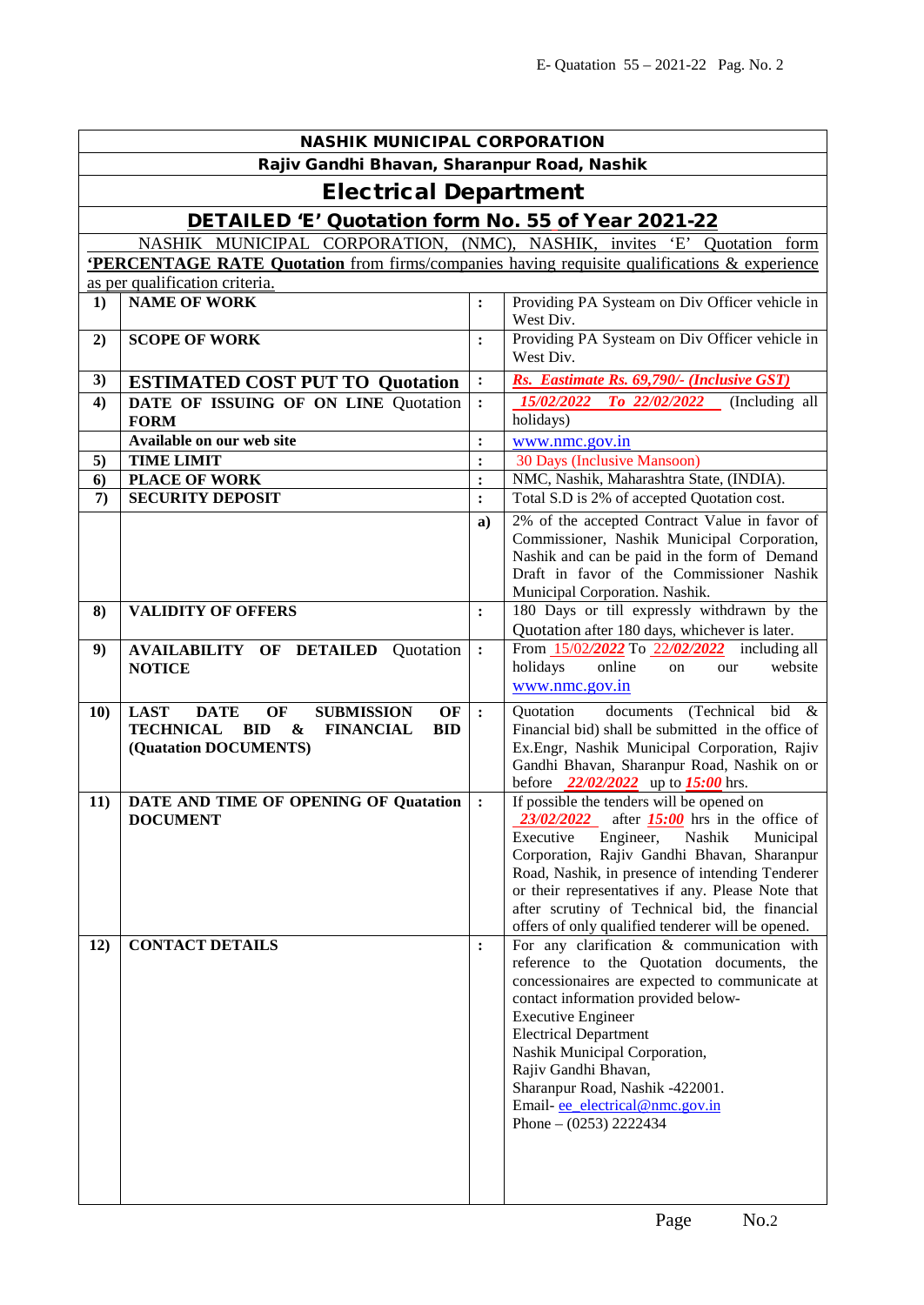| 13)          | TENDERER TO INFORM HIMSELF FULLY:-                                                                                                                                                                            |
|--------------|---------------------------------------------------------------------------------------------------------------------------------------------------------------------------------------------------------------|
|              | The Quotation shall be deemed to have fully acquainted himself with the work $\&$ site                                                                                                                        |
|              | conditions and carefully examined the special conditions, the specifications mentioned for                                                                                                                    |
|              | the said work, and shall be deemed to have fully informed himself regarding the local                                                                                                                         |
|              | conditions and various prevailing laws at time beings.                                                                                                                                                        |
|              | The Quotation shall also be deemed to have fully acquainted with various items involved in the works                                                                                                          |
|              | and as well as deemed to have fully acquainted himself with the fact that the work is to be carried out in                                                                                                    |
|              | Nashik Municipal Corporation area. The Quotation should therefore plan his schedule of work properly so as                                                                                                    |
|              | to complete the work within stipulated time limit. Nashik Municipal Corporation will not be liable for any loss                                                                                               |
|              | or damage sustained by the Quatation due to any reason.                                                                                                                                                       |
|              | Contractor must abide by B1 / Quatation form condition. (Attached separately)<br>$\mathbf{i}$                                                                                                                 |
|              | Contractor has to download mobile app of NMC Know our works / PMS and has to upload<br>$\overline{11}$ )                                                                                                      |
|              | photo / Video before / during / after the work.                                                                                                                                                               |
| 14)          | <b>DEFECT LIABILITY PERIOD (DLP):-</b>                                                                                                                                                                        |
|              | Defect liability period for the work is 12 <i>Calendar months &amp;</i> it should be counted after satisfactory                                                                                               |
|              | testing and commissioning of all components. And will start after issuing completion certificate from                                                                                                         |
|              | competent authority. The shall be responsible for maintaining the entire scheme including all labor, material,                                                                                                |
|              | supervision etc. repairing, replacing the defective material used in the work at his own cost including cost of                                                                                               |
|              | any charges during execution and testing of the scheme.                                                                                                                                                       |
| 15)          | JOINT VENTURE OR ANY TYPE OF CONSORTIUM IS NOT ALLOWED.                                                                                                                                                       |
| 16)          | METHOD OF SUBMISSION OF BOTH THE TECHNICAL BID, FINANCIAL BID & OPENING OF                                                                                                                                    |
|              | <b>OFFER: - (i.e. Quatation documents.)</b>                                                                                                                                                                   |
|              | The Quatation documents i.e. technical bid & financial bid both shall be uploaded only online on or before                                                                                                    |
|              | specified date & time as prescribed.                                                                                                                                                                          |
| $\mathbf{A}$ | <b>TECHNICAL BID:</b>                                                                                                                                                                                         |
|              | Technical bid shall be uploaded online on the specified web site www.nmc.gov.in All Tenderer are                                                                                                              |
|              | requested to upload the requisite documents of Technical bid on the specified web site well in advance prior to                                                                                               |
|              | the last date of submission of bid to avoid network congestion.                                                                                                                                               |
|              | The Quatation shall upload the scanned copies on website www.nmc.gov.in<br>document as per                                                                                                                    |
|              | conditions.<br>Certificate as a registered contractor in electrical category with Maharashtra PWD OR CPWD as class 'E'. Valid as on                                                                           |
| 1)           | date.                                                                                                                                                                                                         |
| 2)           | Valid Electrical contractor's license by Govt. of Maharashtra                                                                                                                                                 |
| 3)           | Valid PAN registration certificate.                                                                                                                                                                           |
| 4)           | Valid P.F / EPF Registration certificate.                                                                                                                                                                     |
| 5)           | Valid GST registration certificate.                                                                                                                                                                           |
| B)           | <b>FINANCIAL BID:</b>                                                                                                                                                                                         |
|              | The Quatation shall upload the financial bid on-line only on the specified web-site. www.nmc.gov.in                                                                                                           |
|              | well in advance prior to the last date & time of submission of financial bid to avoid network congestion./ In                                                                                                 |
|              | sealed Envelop at NMC office.                                                                                                                                                                                 |
|              | Tenderers shall quote a firm offer. Conditional offers shall not be considered and shall be treated as non-                                                                                                   |
|              | responsive and thereof.                                                                                                                                                                                       |
|              | Tenderers are requested to fill the tender carefully after noting the items and specifications. They are<br>informed that no variation in rates etc. shall be allowed on any ground such as clerical mistake. |
|              | Misunderstanding etc. after the Quatation has been submitted.                                                                                                                                                 |
|              | The offer should be based on the scope of work given above and should be inclusive of all taxes of state                                                                                                      |
|              | and central Govt. applicable levies, duties, insurance and all other charges including traveling, lodging and                                                                                                 |
|              | boarding or any other expenses of the tenderer and other employees of the Tenderer. NMC will not bear any                                                                                                     |
|              | expenses other than the cost quoted for the work.                                                                                                                                                             |
|              | The agreement will have to be carried out on the stamp paper. As per act prevailing Govt. order,                                                                                                              |
|              | required amount of stamp paper will be purchased by the tenderer.                                                                                                                                             |
| $\mathbf{C}$ | CONDITION FOR PAYMENT OF ADDITIONAL PERFORMANCE<br>SECURITY                                                                                                                                                   |
|              | DEPOSIT :-                                                                                                                                                                                                    |
| 1)           | The contractor shall require to furnish the performance security deposit in the form of demand draft/                                                                                                         |
|              | FDR/ recoverable Bank Guarantee of Nationalized Bank within 8 days after opening of financial                                                                                                                 |
|              | envelope (envelope No-2)                                                                                                                                                                                      |
|              | For Example: If rate are 19% below                                                                                                                                                                            |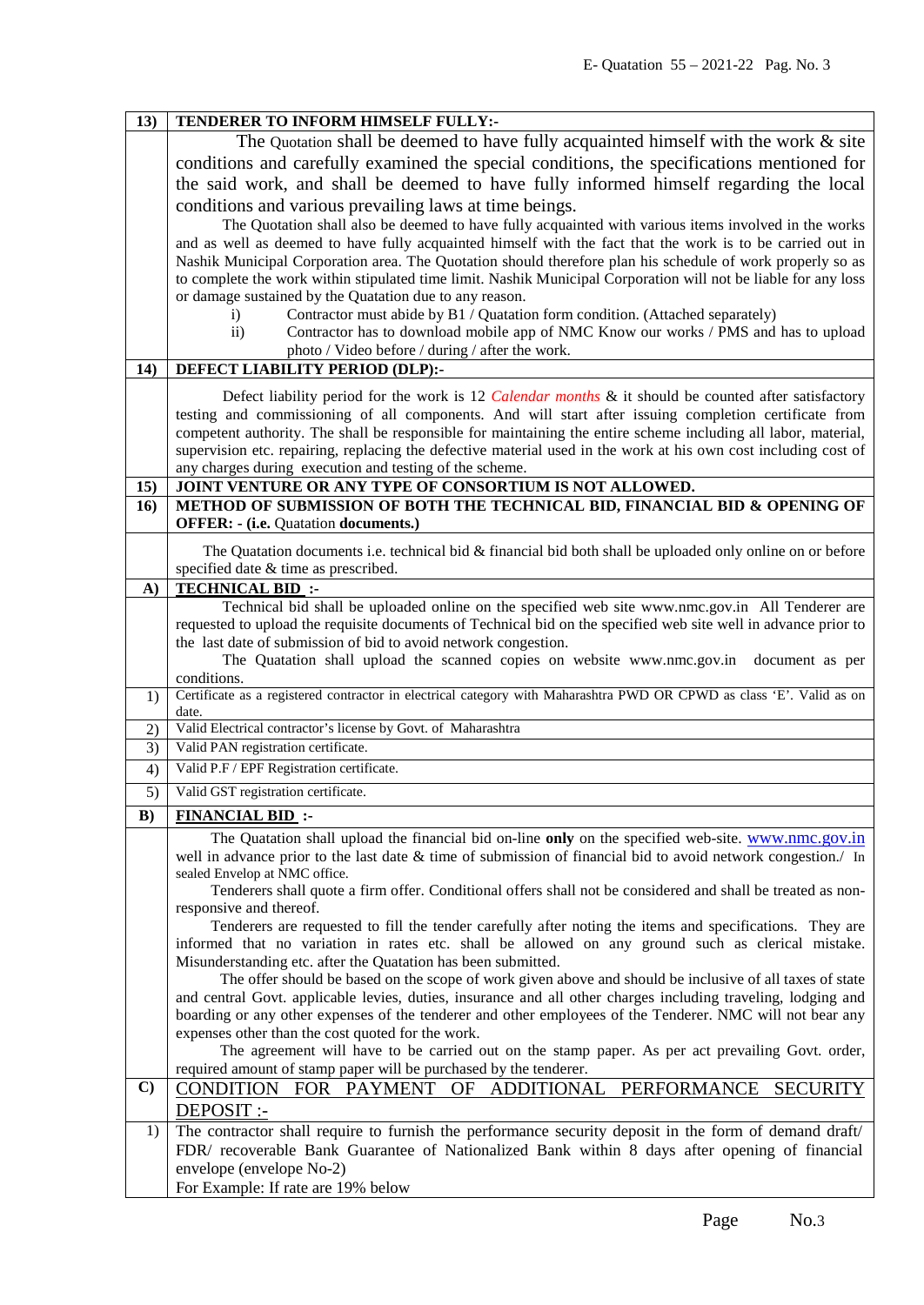|                   | 1% to 10% below<br>$-1\%$                                                                                                                                                 |
|-------------------|---------------------------------------------------------------------------------------------------------------------------------------------------------------------------|
|                   | $-15\% - 10\% = 5\%$<br>Up to below 15%                                                                                                                                   |
|                   | $(19\% - 15\% = 4\%)$<br>$-4\% \text{ X } 2 = 8\%$                                                                                                                        |
|                   | Total PSD $(1+5+8) = 14\%$                                                                                                                                                |
| 2)                | Additional Performance security of the successful bidder shall be returned immediately upon satisfactory                                                                  |
|                   | completion of work, the certificate of which shall be issued by the EE before releasing the additional security.                                                          |
| 3)                | If the lowest bidder offer is more than 10% below the estimated cost of the tender, tender calling                                                                        |
|                   | authority should be call for the written explanation from this bidder with respect to the planning of execution                                                           |
|                   | of work as the rate quoted by him. Tender calling authority should assure himself about the feasibility of                                                                |
|                   | planning submitted by the bidder with respect to the quoted rates.                                                                                                        |
| D)                | <b>OPENING OF OFFER:-</b>                                                                                                                                                 |
|                   | Tenders will be opened in the office of Executive Engineer (NMC) as mentioned above                                                                                       |
| $\mathbf{i}$      | <b>Technical bid:</b> If possible technical bid will be opened to verify its contents as per requirement on specified                                                     |
|                   | date & time. If the various documents do not meet the requirements of the Tender, Tenderer will be                                                                        |
|                   | disqualified, However if the Executive Engineer feels that the Tenderer may be asked to submit the requisite                                                              |
|                   | document within a stipulated time frame at the discretion of opening authority and if the Tenderer fails to                                                               |
|                   | submit those documents within the stipulated time frame then a note will be recorded accordingly by the                                                                   |
|                   | opening authority and the said Tenderer's offer will not be considered for further action.                                                                                |
| $\overline{11}$ ) | Financial Bid: If possible this bid shall be opened on date $\&$ time specified of the qualified Tenderer                                                                 |
|                   | only if contents of Technical bid are found acceptable.                                                                                                                   |
|                   | The tendered rate in form B-1 of the tender as percentage above / below the estimated rates put to the tender                                                             |
|                   | the amount shall then be read out.                                                                                                                                        |
| iii)              | NMC is not responsible if due to any reason, tender documents are not uploaded on the last date of                                                                        |
|                   | submission. To avoid network congestion proper care should be taken and may upload tender well in advance                                                                 |
|                   | before last date & time of submission.                                                                                                                                    |
| iv)               | Tenderer and his authorized representative shall remain present with original documents during opening of                                                                 |
|                   | Financial bid.                                                                                                                                                            |
| 17)               | <b>GENERAL CONDITIONS:-</b>                                                                                                                                               |
| a)                | <b>APPROVALS:-</b>                                                                                                                                                        |
|                   | i)All work shall be carried out as per the specification contained in the standard specification published by                                                             |
|                   | public works and housing department, Govt. of Maharashtra. In case of the discrepancy decision of the                                                                     |
|                   | Engineer-In-Charge will be Final.                                                                                                                                         |
|                   | ii) All test of pole, Earthing, cable shall be done as per specification in the presence of representative of NMC                                                         |
|                   | & NMC approved third party inspection at Bidder own cost                                                                                                                  |
| $\mathbf{b}$      | <b>INSURANCE:-</b>                                                                                                                                                        |
|                   | Successful Contractor shall take out necessary Insurance Policy / Policies so as to provide adequate insurance                                                            |
|                   | cover for executive of the awarded contract work from the " Directorate of insurance, Maharashtra state                                                                   |
|                   | Mumbai" only. It's Postal address for correspondence is 264, MHADA, First Floor, Opp. Kalanagar, Bandra                                                                   |
|                   | (East), Mumbai-400051. (Telephone nos. 6438690/6438746, Fax no.6438461).                                                                                                  |
|                   | If the contractor fails to take insurance policy as above within 15 days from the date of work order, 1%                                                                  |
|                   | amount will be deducted from bill.                                                                                                                                        |
| $\mathbf{c}$      | PAYMENT:-                                                                                                                                                                 |
|                   | i) Contractor shall submit his bills on his own printed form. The manner of preparation of bills should                                                                   |
|                   | be according to the routine official procedure.                                                                                                                           |
|                   | ii) Payment will be released as per availability of funds and no interest or claim will be paid on account                                                                |
|                   | of delayed payment.                                                                                                                                                       |
|                   | iii) S.D. will be released after defect liability period.                                                                                                                 |
| d)                | <b>REJECTION OF OFFER:-</b>                                                                                                                                               |
|                   | The Commissioner, Nashik Municipal Corporation, Nashik reserves the right to reject any or all offers without                                                             |
|                   | assigning any reason thereof.                                                                                                                                             |
| $\bf e)$          | <b>PROGRESS OF WORK:-</b>                                                                                                                                                 |
|                   | The contractor should take site survey within of $0$ (T0) to $3$ (T1) days. The contractor must start work within $0$                                                     |
|                   | (T0) to 7 (T2) days and should finish the work within period of 30 to 60 days i.e. $(T2 + 30)$ to 60 days) as per                                                         |
|                   | site requirement.                                                                                                                                                         |
| f                 | <b>COMPENSATION &amp; DELAY</b> (Clause 2 of B1/B2 Tender condition applies here):-                                                                                       |
|                   | i) Compensation & Delay will be levied on the delayed of work within time limit, the penalty will be charged                                                              |
|                   | as per given below                                                                                                                                                        |
|                   | from 1 <sup>st</sup> day of work order to $\frac{1}{4}$ <sup>th</sup> period of work order. = nil                                                                         |
|                   | after $\frac{1}{4}$ <sup>th</sup> period of W.O. to $\frac{1}{2}$ <sup>th</sup> period of work order.=0.025 % of tender amount per day. after $\frac{1}{2}$ <sup>th</sup> |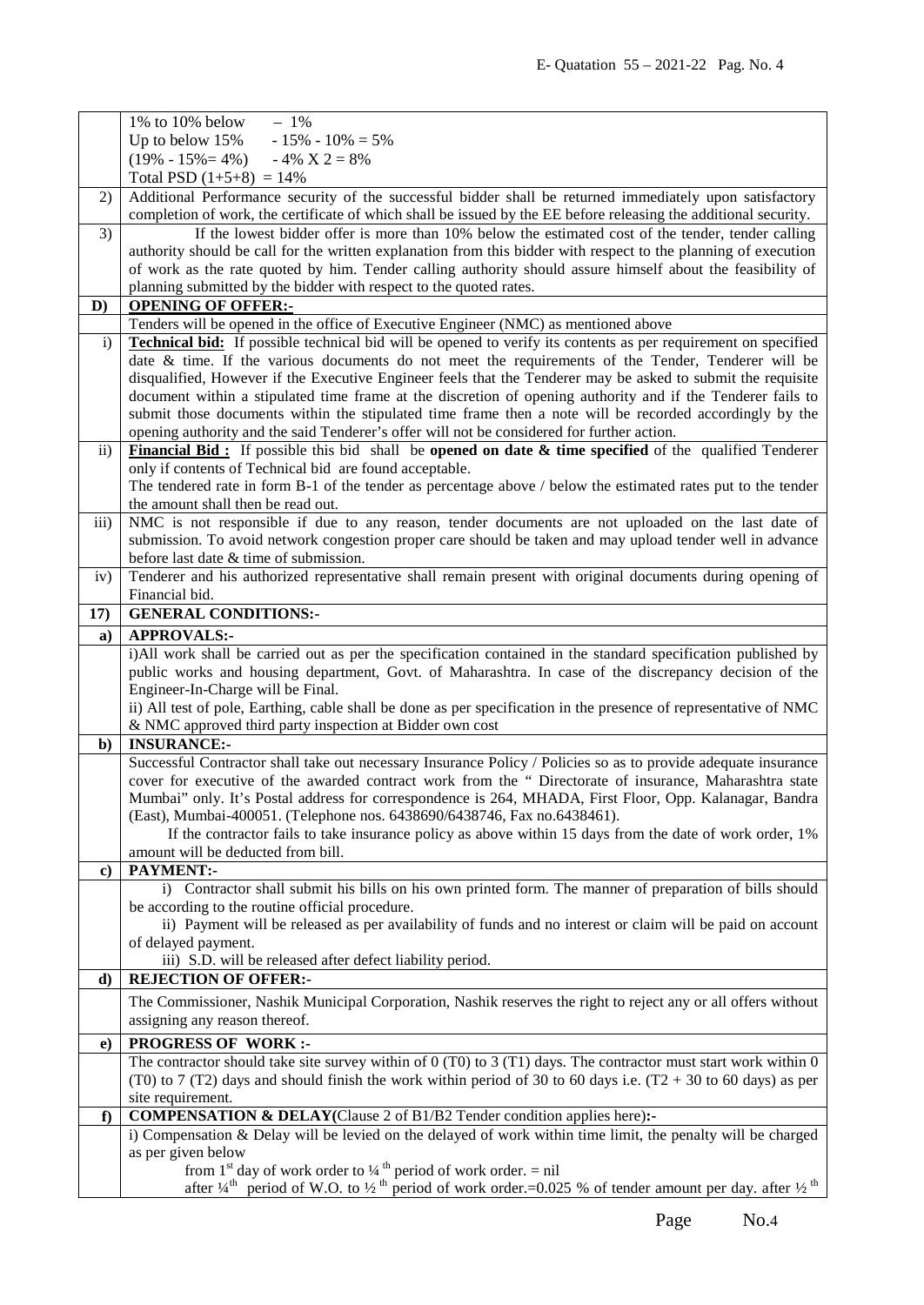|              | period of W.O. to $\frac{3}{4}$ <sup>th</sup> period of work order.=0.05 % of tender amount per day. after $\frac{3}{4}$ <sup>th</sup> period of<br>W.O. to last day of work order.=0.075 % of tender amount per day. After last date of W.O to till the<br>completion day of work. 0.1% of tender amount per day.                                                                                                                                                                                                                                                                                                                                                                                                                   |                                     |  |
|--------------|--------------------------------------------------------------------------------------------------------------------------------------------------------------------------------------------------------------------------------------------------------------------------------------------------------------------------------------------------------------------------------------------------------------------------------------------------------------------------------------------------------------------------------------------------------------------------------------------------------------------------------------------------------------------------------------------------------------------------------------|-------------------------------------|--|
|              | ii) If the material used for work is found of inferior quality or not as per specifications, the tenderer shall<br>replace the fitting within 7 days from date of intimation at the cost $\&$ risk of the tenderer, failing which Earnest<br>Money Deposit & Contract Deposit of the Contractor shall be forfeited $\&$ the tenderer shall be liable for penal<br>action, including blacklisting etc. In addition to this for failure, the Earnest Money Deposit & contract<br>deposit, or any fines is imposed by the Municipal Commissioner, the same shall be payable by the tenderer<br>immediately on demand failing which the same shall be recovered from other dues to the tenderer from the<br><b>Municipal Corporation</b> |                                     |  |
| g)           | <b>BLACKLISTING:-</b>                                                                                                                                                                                                                                                                                                                                                                                                                                                                                                                                                                                                                                                                                                                |                                     |  |
|              | i) Forged document are submitted or<br>If it becomes responsive on the basis of submission of bogus certificate.<br>$\mathbf{ii}$<br>iii) In case of non supply of equipment /accessories or supply of substandard quality or supply of equipment /<br>accessories found to have been previously used or having reconditioned part.<br>The successful bidder will have to pay initial deposit 5 % amount of the total cost of his bid as<br>iv)<br>security deposit shall paid in the treasury of N.M.C. within 10 days from the date of communication of<br>acceptance of his offer. Failing which the EMD will be also forfeited at the risk $\&$ cost of the tenderer.                                                            |                                     |  |
| h)           | <b>DISPUTE:-</b>                                                                                                                                                                                                                                                                                                                                                                                                                                                                                                                                                                                                                                                                                                                     |                                     |  |
|              | The Commissioner, Nashik Municipal Corporation is the sole arbitrator for this work & contract.                                                                                                                                                                                                                                                                                                                                                                                                                                                                                                                                                                                                                                      |                                     |  |
| $\mathbf{i}$ | <b>ACKNOWLEDGING COMMUNICATIONS:-</b>                                                                                                                                                                                                                                                                                                                                                                                                                                                                                                                                                                                                                                                                                                |                                     |  |
|              | Every Communication from the Executive Engineer (Ele.) Nashik Municipal Corporation of Nashik to the<br>tenderer should be acknowledging by the tenderer with the signature of authorized person and with official<br>rubber stamp of the tenderer.                                                                                                                                                                                                                                                                                                                                                                                                                                                                                  |                                     |  |
| j)           | <b>JURISDICTION OF COURTS NASHIK ONLY:-</b>                                                                                                                                                                                                                                                                                                                                                                                                                                                                                                                                                                                                                                                                                          |                                     |  |
| $\bf k)$     | <b>TAXES AND DUTIES:-</b>                                                                                                                                                                                                                                                                                                                                                                                                                                                                                                                                                                                                                                                                                                            |                                     |  |
|              | The rates quoted by the tenderer should inclusive of all duties, levies taxes including GST.                                                                                                                                                                                                                                                                                                                                                                                                                                                                                                                                                                                                                                         |                                     |  |
| $\bf{D}$     | <b>FORCE MAJEURE CLAUSE:-</b>                                                                                                                                                                                                                                                                                                                                                                                                                                                                                                                                                                                                                                                                                                        |                                     |  |
|              | It is at desecration of NMC authority to imposed force majeure clause and thereof.                                                                                                                                                                                                                                                                                                                                                                                                                                                                                                                                                                                                                                                   |                                     |  |
|              |                                                                                                                                                                                                                                                                                                                                                                                                                                                                                                                                                                                                                                                                                                                                      |                                     |  |
|              |                                                                                                                                                                                                                                                                                                                                                                                                                                                                                                                                                                                                                                                                                                                                      | <b>Executive Engineer</b>           |  |
|              | Signature and Stamp                                                                                                                                                                                                                                                                                                                                                                                                                                                                                                                                                                                                                                                                                                                  | <b>Electrical Department</b>        |  |
|              | Of Contractor                                                                                                                                                                                                                                                                                                                                                                                                                                                                                                                                                                                                                                                                                                                        | <b>Nashik Municipal Corporation</b> |  |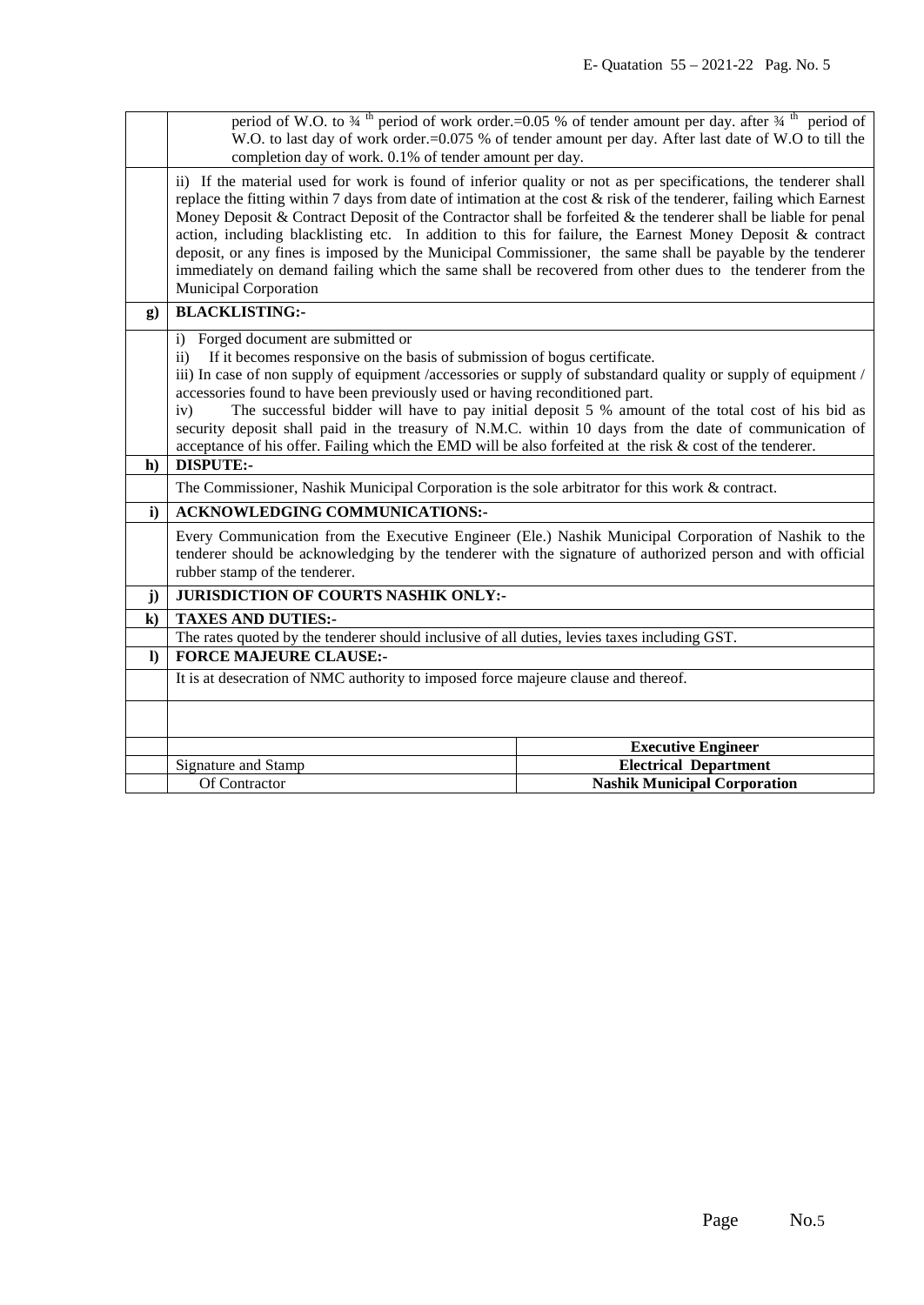## NASHIK MUNICIPAL CORPORATION ELECTRICAL DEPARTMENT

# 'E' Quotation form No. 55 (2021-22)

| Name of work:- Providing PA Systeam on Div Officer vehicle in West Div. |  |  |                       |  |
|-------------------------------------------------------------------------|--|--|-----------------------|--|
| Estimate Cost put Rs.69790/-                                            |  |  | Time limit :- 30 Days |  |
| SCHEDULE 'B' OF B-1 'E' QUOTATION FORM                                  |  |  |                       |  |
|                                                                         |  |  |                       |  |

| Sr.<br>No      | Description                                                                                                                                                                                                                                                                                                                                                                                                                                                                                                                                                                                                                                                                                                                              | Qty            |            | Rate  | Per  | Total |
|----------------|------------------------------------------------------------------------------------------------------------------------------------------------------------------------------------------------------------------------------------------------------------------------------------------------------------------------------------------------------------------------------------------------------------------------------------------------------------------------------------------------------------------------------------------------------------------------------------------------------------------------------------------------------------------------------------------------------------------------------------------|----------------|------------|-------|------|-------|
| $\mathbf{1}$   | GeM<br>Supplying Mobile PA Amplifires 40<br>WATTS 12V DC Operation 2 Mic & 1<br>Aux Input, Built-in MP3 player with<br>remote control for USB reader., Tone<br>Control., Two Tone Siren (Wailing &<br>Yelping) with volume control.<br>(Make: Ahuja)                                                                                                                                                                                                                                                                                                                                                                                                                                                                                     | 1              | <b>Nos</b> | 7500  | Each | 7500  |
| 2              | GeM<br>Supplying of weather proof, compact,<br>rectangular PA Horn Speakers 25 W with<br>100V LMT<br>(Make: Ahuja)                                                                                                                                                                                                                                                                                                                                                                                                                                                                                                                                                                                                                       | $\overline{c}$ | <b>Nos</b> | 3644  | Each | 7288  |
| 3              | GeM<br>Supplying of 16GB Pen Drive.                                                                                                                                                                                                                                                                                                                                                                                                                                                                                                                                                                                                                                                                                                      | $\overline{4}$ | <b>Nos</b> | 599   | Each | 2396  |
| $\overline{4}$ | <b>MR</b><br>PORTABLE SPEAKER WITH Elegant<br>and stylish looking plastic moulded<br>cabinet PA AMPLIFIER Set with Trolley<br>System., Two Mic inputs, Two Wireless<br>Mics, one Aux input & one Music input,<br>Mic 1 has selectable priority over all other<br>inputs, Built-in $203$ mm $(10")$<br>4W<br>speaker and 8W HF driver Built -in MP3<br>Player with Bluetooth, Recorder, SD Card<br>and Remote Control. Built-in Digital Echo<br>effects, Tone control for setting the desire<br>tonal quality LED indications for low<br>battery, charging & clip output. Auto cut-<br>feature<br>prevents<br>battery<br>off<br>deep<br>discharge, Operates on AC mains,<br>external 12V DC or built-in 12 V 7Ah<br>rechargeable battery. | 1              | <b>Nos</b> | 26450 | Each | 26450 |
| 5              | <b>MR</b><br>Erecting, Testing, Commissioning of the<br>above sound system.                                                                                                                                                                                                                                                                                                                                                                                                                                                                                                                                                                                                                                                              | 1              | <b>Nos</b> | 3000  | Each | 3000  |
| 6              | 13-9-3<br>erecting,<br>Supplying,<br>testing<br>and<br>commissioning microphone complete as<br>per specification no. FF-PA/MIC                                                                                                                                                                                                                                                                                                                                                                                                                                                                                                                                                                                                           | 2              | <b>Nos</b> | 4725  | Each | 9450  |
| 7              | 13-9-10 (New)<br>Supplying,<br>erecting,<br>testing<br>and<br>commissioning of 1.5 sq mm speaker wire<br>complete                                                                                                                                                                                                                                                                                                                                                                                                                                                                                                                                                                                                                        | 12             | Mtr        | 61    | Mtr  | 732   |
| 8              | $1 - 8 - 10$<br>Supplying and erecting ISI mark modular<br>type 3 pin 6A multi sockets with safety<br>shutter, duly erected on provided plate<br>box<br>with<br>wiring connections<br>and<br>complete.                                                                                                                                                                                                                                                                                                                                                                                                                                                                                                                                   | $\overline{2}$ | <b>Nos</b> | 113   | Each | 226   |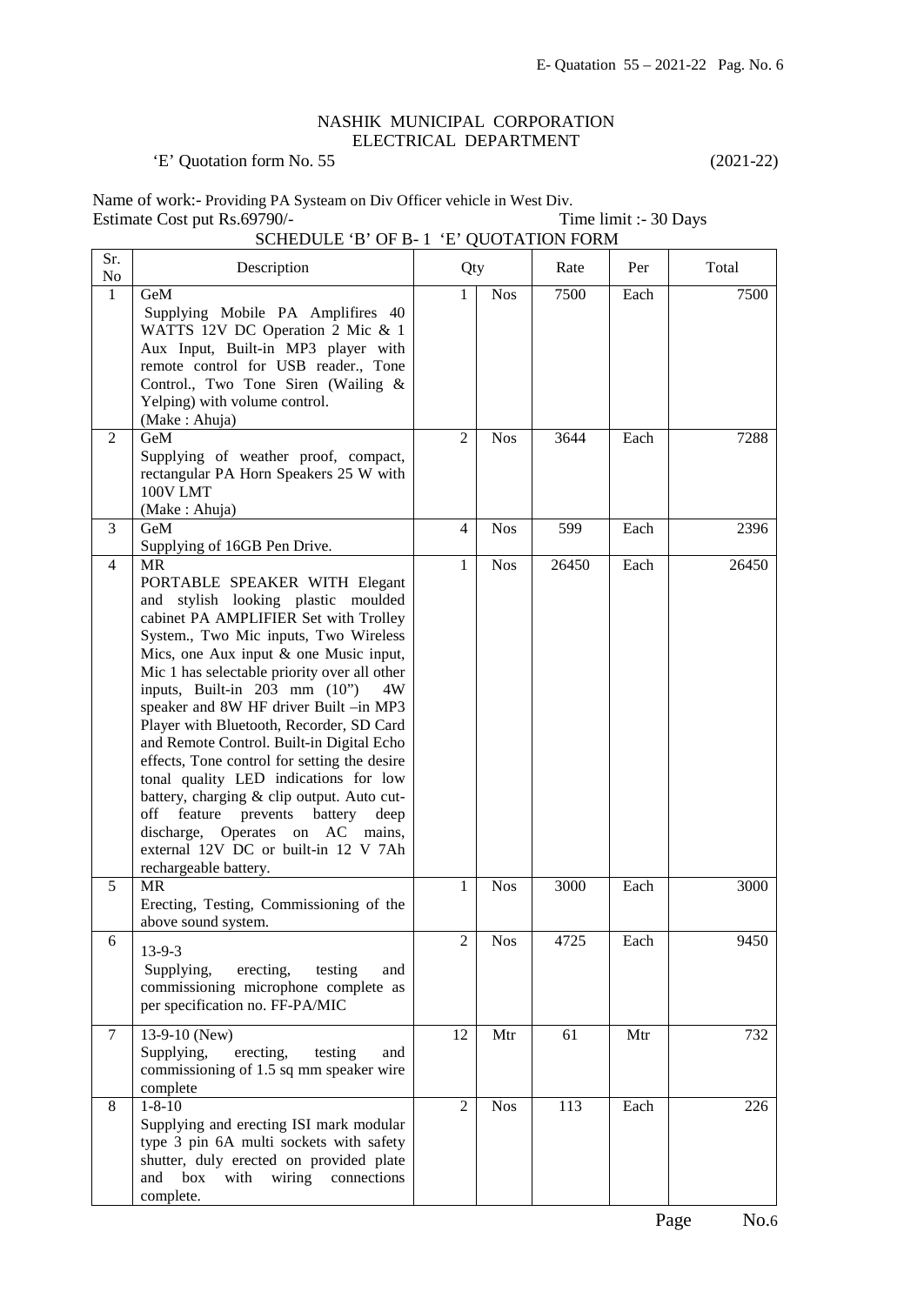| Sr.<br>N <sub>o</sub>            | Description                                                                                                                                                                                                 | Qty                         |            | Rate           | Per   | Total |
|----------------------------------|-------------------------------------------------------------------------------------------------------------------------------------------------------------------------------------------------------------|-----------------------------|------------|----------------|-------|-------|
| 9                                | $1 - 8 - 11$<br>Supplying and erecting ISI mark modular<br>type 3 pin 6 / 16A multi socket with<br>safety shutter, duly erected on provided<br>plate and box with wiring connections<br>complete.           | $\mathcal{D}_{\mathcal{L}}$ | <b>Nos</b> | 166            | Each  | 332   |
| 10                               | $1 - 8 - 1$<br>Supplying and erecting ISI mark modular<br>type switch 6A / 10A duly erected on<br>provided plate and box with wiring<br>connections complete.                                               | $\mathcal{D}_{\alpha}$      | <b>Nos</b> | 70             | Each  | 140   |
| 11                               | $1 - 8 - 6$<br>Supplying and erecting ISI mark modular<br>type switch $16 / 20$ A with indicator, duly<br>erected on provided plate and box with<br>wiring connections complete                             | $\mathcal{D}_{\alpha}$      | <b>Nos</b> | 134            | Each  | 268   |
| 12                               | $1 - 8 - 32$<br>Supplying and erecting PVC Surface<br>modular switch box with double mounting<br>plate for 12 modules duly erected.                                                                         | 1                           | <b>Nos</b> | 330            | Each  | 330   |
| 13                               | $1 - 3 - 28$<br>Supplying and erecting PVC insulated<br>PVC round sheathed 2.5 sq.mm (50 no. x<br>0.25 mm dia.) 3 core flexible multi<br>stranded copper Industrial cable for<br>voltage grade up to 1.1 kV | 12                          | Mtr        | 86             | Mtr   | 1032  |
| Total                            |                                                                                                                                                                                                             |                             |            |                | 59144 |       |
| GST (18%)<br><b>Total Amount</b> |                                                                                                                                                                                                             |                             |            | 10646<br>69790 |       |       |
|                                  |                                                                                                                                                                                                             |                             |            |                |       |       |

**I** /We are hereby agreed to exeute the above work at  $\%$  above / below (In words **……..……… ……………………………… perecent ) the estimated rates.** 

Signature & stamp of Contractor

 Executive Engineer (Ele.) Nashik Municipal Corporation,